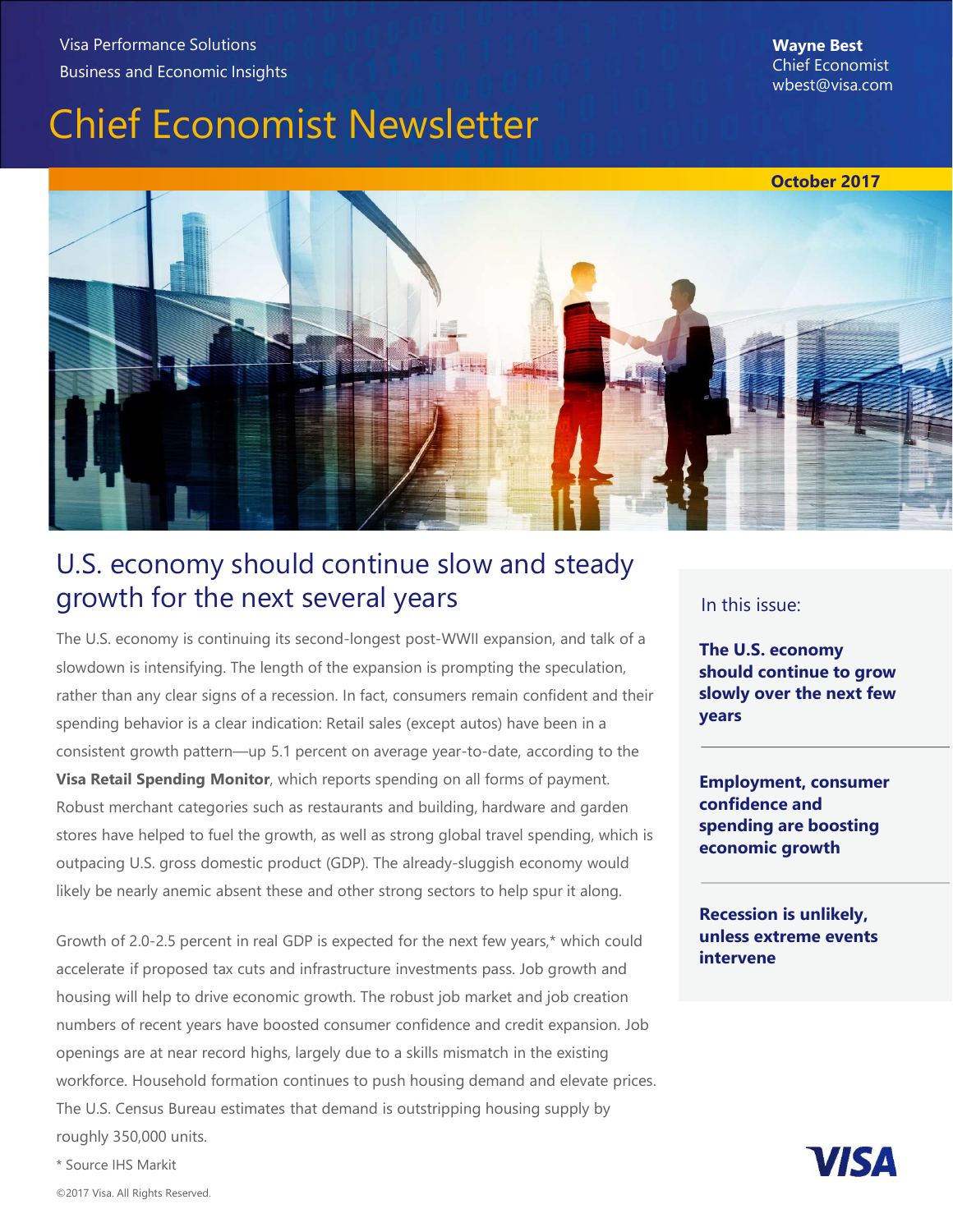## U.S. economy should continue slow and steady growth for the next several years

Economic expansions do not die of old age. Based on lessons learned from past recessions in the post-war period, certain telltale factors typically signal a coming recession. These include: 300

- Higher short-term interest rates than long-term rates (inversion of the yield curve). This is unlikely over the next 18- 24 months, despite the increased probability of another Fed rate hike in 2017.
- Sharp rise in oil prices. U.S. production increases should offset recent OPEC cutback announcements. Gas prices went up due to the hurricanes, but oil prices declined and are now 200 holding steady.
- Higher unemployment. Job growth is continuing, but job creation was lower than expected in August. The unemployment rate appears to have hit its low point of 4.3 percent. If it were to reach 4.8 percent, that could signal a looming recession—not likely in the coming year.
- Imbalances in financial or other markets. While equity prices relative to earnings are somewhat high, the market is surprisingly balanced. The housing market, conversely, is not. Home prices are increasing more quickly than household income, which could create an imbalance and lead to a correction in prices. This would impact consumer wealth, but is unlikely to cause a recession.
- Shortage of capital and liquidity hindering capital spending. Businesses are demonstrating a willingness to spend and<br>heightened ontimism should keep that momentum going and  $10\%$ heightened optimism should keep that momentum going.
- Looser lending standards since the end of the Great Recession. While more relaxed now, lending standards are nowhere near those that led to bad loans and the previous recession.
- Negative growth of leading economic indicators. The Conference Board index has been mostly on an upswing over the past year, despite a recent dip—likely due to the devastating hurricanes.

None of these conditions is expected soon. The expansion should continue at the same slow, plodding pace for the next two years or longer. Certain events could alter this path, such as war, terrorism, policy missteps or failure to pass fiscal stimulus or tax cuts.

Under the right conditions, any one of these could either put the slow economy on life support, or pull the plug altogether on the current expansion.



### Household income and existing home prices  $(1990 = 100)$

### Composite Leading Economic Index (YoY percent change)



Sources: Visa Business and Economic Insights; Haver Analytics; Conference Board